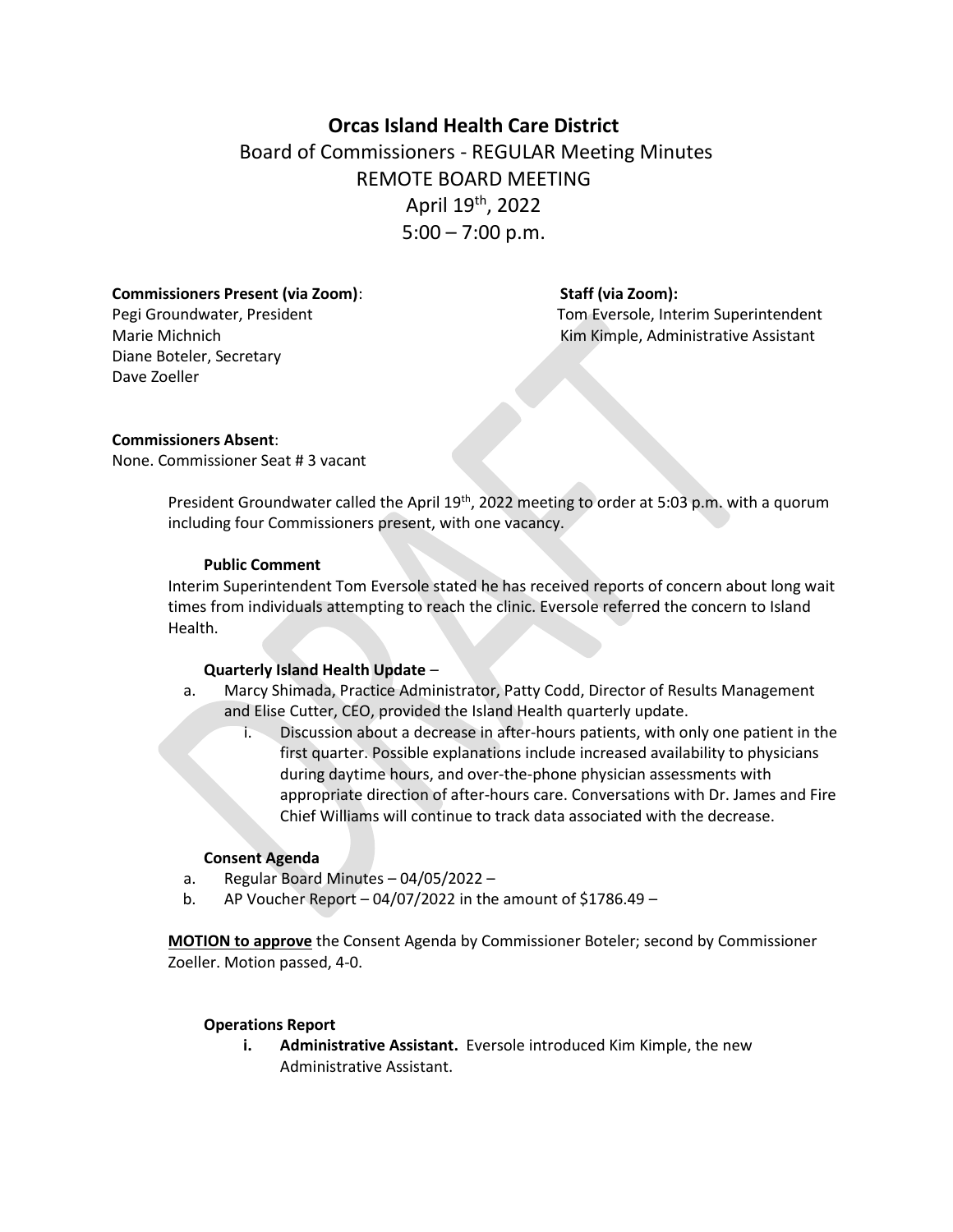# b. **Financial report for April**

**i.** Anticipated expenses were used to update the budget forecast. Items updated include upgrading the generator, personnel costs, and 2021 budget items deferred to 2022 due to billing delays. These items will reduce the \$100k positive variance carried into 2022.

# c. **Strategic Planning update**

**i.** The District is working with consultant Jody Carona, who has put forward a draft survey for review. Commissioners and staff are working to edit the survey questions.

### d. **IH-OIHCD Update**

**i.** Streamlining efforts for the joint committee meetings include working agendas and consolidation of some meetings for efficiency.

# e. **Stakeholder Relations**

**i.** Commissioner Groundwater and Interim Superintendent Tom Eversole met with Lisa Byers of OPAL to discuss the clinic property amidst the pending development of the adjacent property. It may be advantageous to work with OPAL's survey and planners for the purpose of future planning.

# f. **Office Staff and PEBB**

**i.** The District has applied for Public Employees Benefits Board for staff, which is scheduled to come into effect on July  $1<sup>st</sup>$ .

# g. **Search for Permanent Superintendent**

**i.** The search has begun for the new Superintendent. Advertisements will go out locally and online through Indeed, and a press release will be distributed through local media and online.

### h. **Recognition plans for donor for new X-ray machine**

**i.** Addressed later in the meeting.

### **Old Business**

- a. **Resolutions**
	- **i. Appointment of Auditing officer**
	- **ii. Adopting amended bylaws**
	- **iii. Setting automobile travel reimbursement rates**

The Board has decided to postpone the appointment of a backup auditing officer until the current Board vacancy is filled.

**MOTION to Adopt** Resolution 2022-04 Adopting Amended Bylaws and Resolution 2022-05 Automobile Travel Reimbursement Rates by Commissioner Boteler; second by Commissioner Zoeller. Motion passed unanimously, 4-0.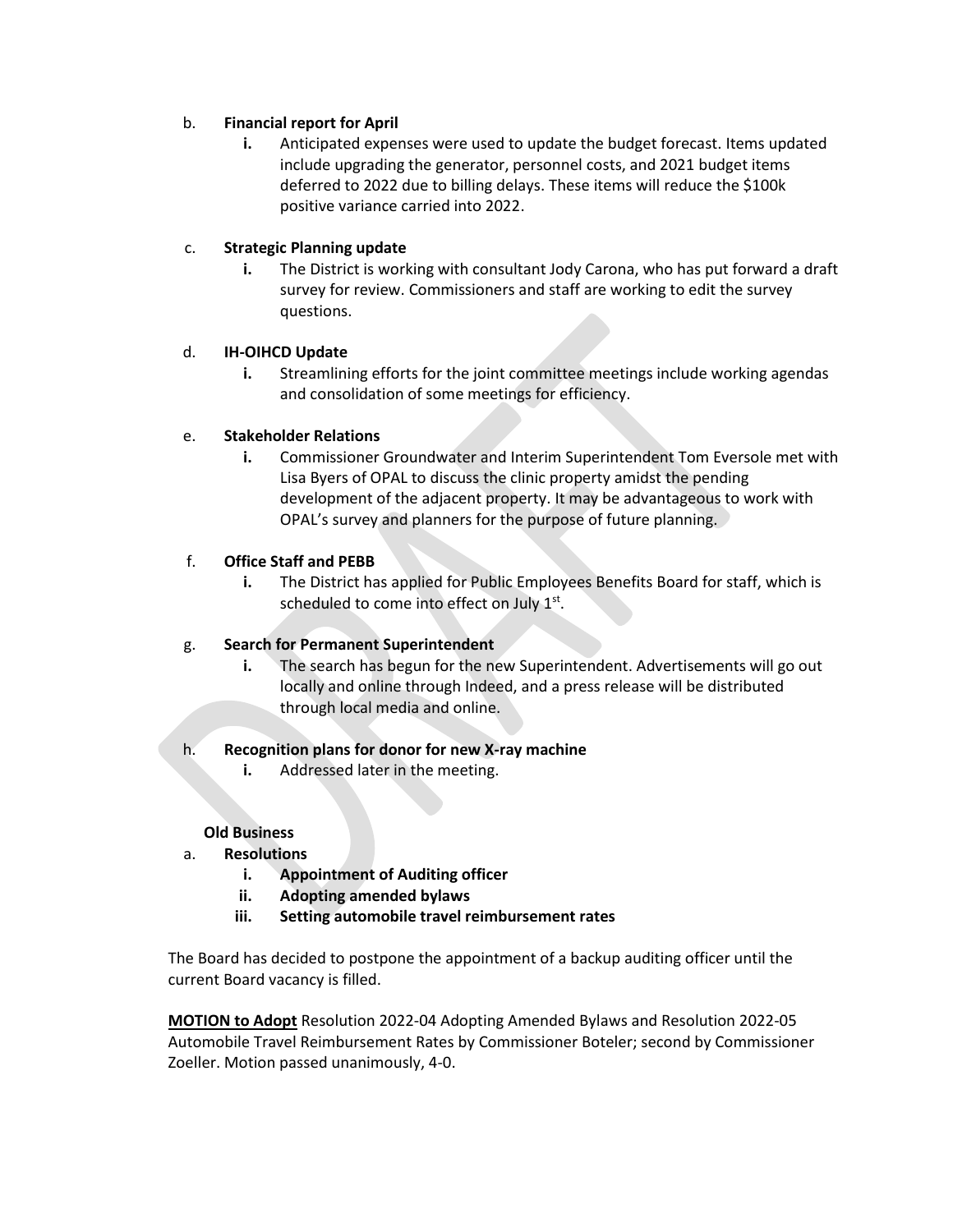# b. **Interview Candidates for Commissioner**

# **i. Carolyn Fiscus**

*The candidate answered several questions concerning her interests, experience and skills.* Follow-up discussion included clarification on current integrated health pathways between local agencies, including Island Health and Orcas Island Fire Department.

# **EXECUTIVE SESSION**

a. The Board entered Executive Session at 5:55 p.m. in accordance RCW 42.30.110(h) To evaluate the qualifications of candidates for appointment to elective office. The board resumed regular session at 6:14 p.m.

### **New Business**

# a. **Appointment of Commissioner to replace Art Lange**

**MOTION to Appoint** Carolyn Fiscus to the Board vacancy by President Groundwater, seconded by Commissioner Zoeller. With no discussion the Motion passes 3-0, with Commissioner Boteler unavailable to vote due to a phone call.

# b. **Donation of X-ray machine**

**MOTION to Adopt** the Proclamation recognizing the contribution by Fannie O'Leary of the X-ray machine by Commissioner Michnich; second by Commissioner Zoeller. With no further discussion the Motion passes 4-0.

**MOTION** by President Groundwater to reimburse Richard Fralich for the cost of a flower arrangement at approximately \$100 as a small token of appreciation for the contribution of the donation of the X-ray machine to the community. Second by Commissioner Michnich, Motion passes 4-0.

# c. **Procedure for Signing Board Documents.**

President Groundwater stated the Board has historically had all commissioners sign documents. There have been recent issues in gathering all signatures with the departure of two commissioners. The District's legal team has advised that it is customary and sufficient to have only the President and Secretary sign documents moving forward. There are no objections from the Board on the new procedure.

# d. **Revisit Committee and Work Group assignments**

The Board made some changes to committee assignments to fill some committee vacancies with the new commissioners

### **I. Committee and Work Group Reports**

# **a. Building Committee**

i. Commissioner Zoeller reported the District has received two bids for updating alarm system. One company feels they can work with the current system using most of the existing equipment, connecting via cellular while the other company